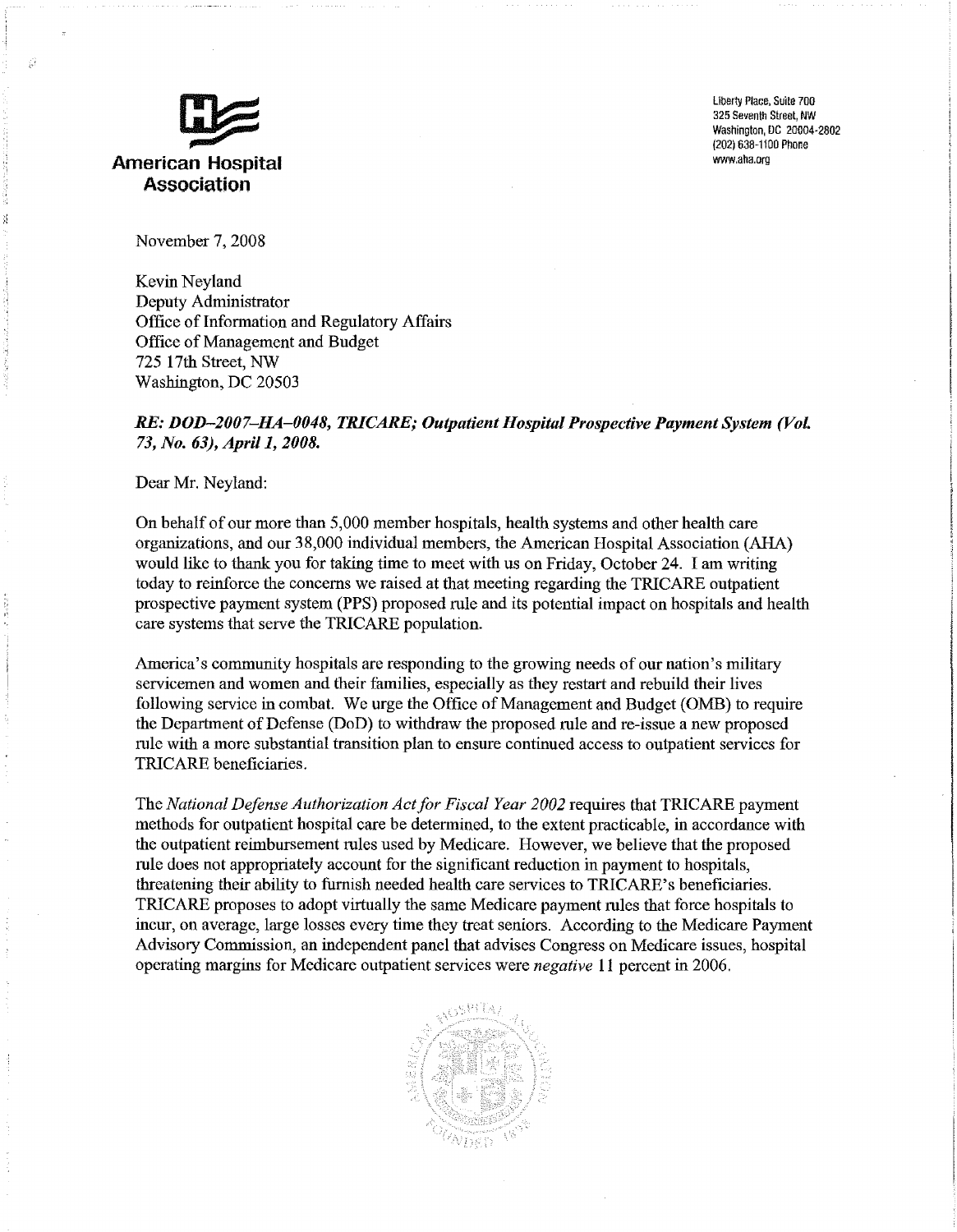Kevin Neyland November 7, 2008 Page 2 of 3

As we noted during our meeting, we are concerned about the vagueness and ambiguity in the proposed rule's transition to align TRICARE payments with Medicare's outpatient PPS, special exemptions for certain hospitals and services, and the lack of an adequate impact analysis. While we do not dispute the direction from Congress, a well-constructed plan and an adequate transition are necessary.

The proposed rule contains an inadequate and flawed impact assessment. This assessment lacks transparency, relies on a flawed logic and is clearly inaccurate in concluding that the net impact of the proposed rule is \$81 million -less than the \$100 million "major rule" threshold that triggers a detailed economic impact analysis and the consideration of additional alternatives that would mitigate the impact of the rule on hospitals. DoD's impact assessment, based only on 2006 TRICARE claims data, reduces the gross cost savings of the rule from \$231 million to a net cost savings of \$81 million for the first 12 months of implementation  $-$  a \$150 million difference. This enormous reduction is largely unaccounted for. As a result, we recommend that OMB require a new proposed rule with an appropriate regulatory impact analysis.

The transition proposal contained in the proposed rule is insufficient. A meaningful transition that will mitigate the significant financial impact on hospitals and health care systems and ensure access to outpatient hospital services for our nation's active-duty military service members, retirees and their families is needed. DoD proposes two transitional options to adjust payments, both of which are vague and limited with respect to the scope of services covered, hospitals affected, duration and impact. The rule does not describe how or who these transitions will help. And neither option comes close to matching the level or effectiveness of hold-harmless payments that accompanied the gradual transition to the Medicare outpatient PPS, which TRICARE claims to emulate, and which were designed to mitigate the substantial payment losses hospitals experienced. Even eight years after implementation of Medicare's outpatient PPS, many hospitals across the country are held harmless from the significant payment reductions enacted under the outpatient PPS to ensure patients' access to needed services.

A longer and more robust transition plan is needed for all TRICARE network hospitals. DoD implemented a transition for physicians – an annual 15 percent stop-loss to bring TRICARE physician payments in line with Medicare payments - that far exceeds what it proposes for outpatient hospital services. At a minimum, an identical 15 percent annual payment reduction limit for all services should be used for all network hospitals and remain in place until TRICARE rates are in line with Medicare rates. This will help assure that covered beneficiaries under TRICARE retain adequate access to hospital outpatient services. In addition, the rule should provide DoD with additional flexibility to do more to ease the transition, or exempt those hospitals with a disproportionate share of TRICARE patients.